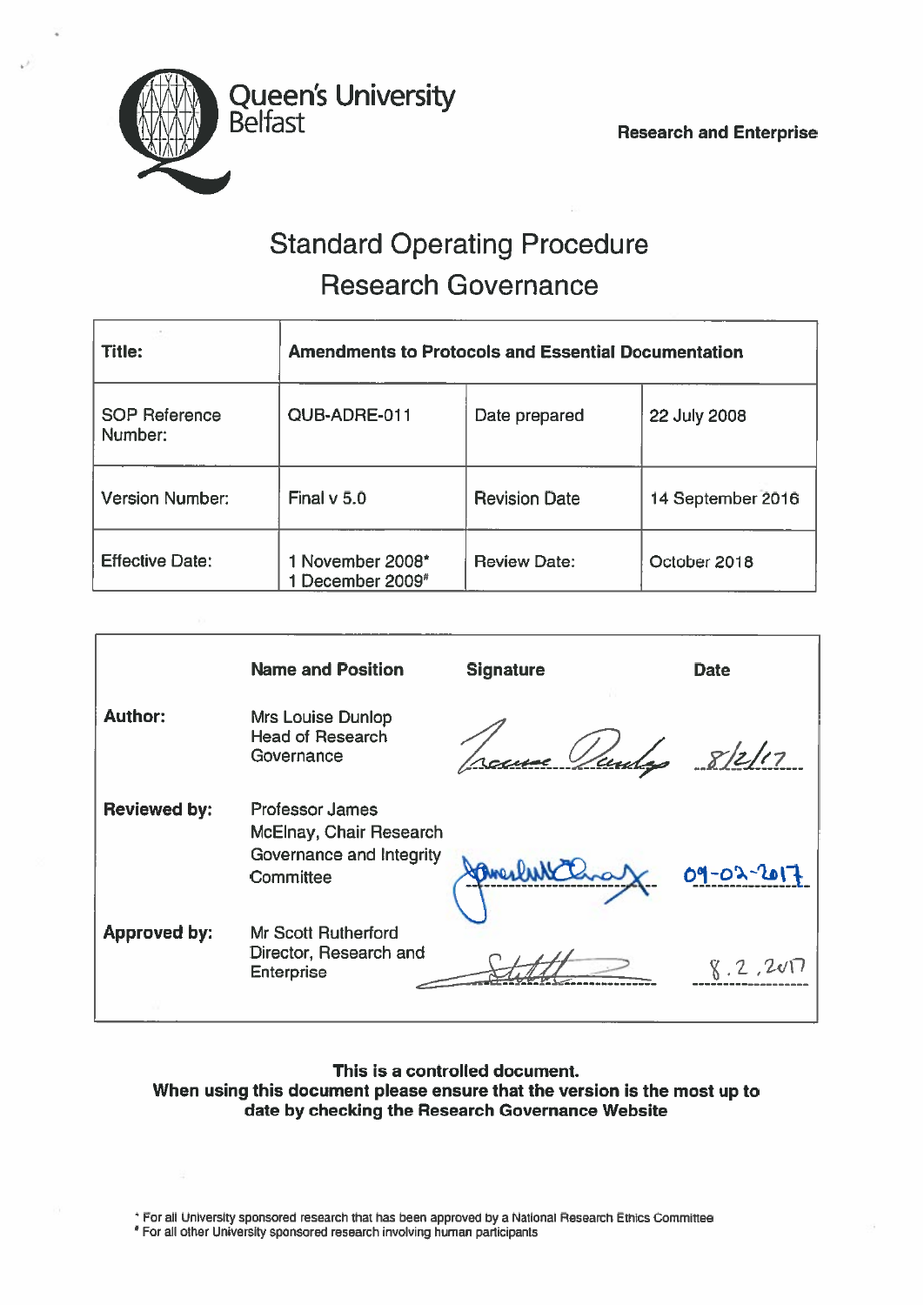### Do Not Copy

 $\mathcal{L}^{\mathcal{L}}$ 

 $\omega^2$ 

## Revision Log

| <b>Previous Version</b> | Date of             | Reason for              | New Version Number |
|-------------------------|---------------------|-------------------------|--------------------|
| number                  | Review/Modification | Review/Modification     |                    |
| Final $v$ 1.0           | 10/11/09            | <b>Annual Review</b>    | Final $v$ 1.0      |
| Final v 1.0             | 17/08/11            | <b>Annual Review/</b>   | Final v 2.0        |
|                         |                     | <b>Update following</b> |                    |
|                         |                     | <b>MHRA GCP</b>         |                    |
|                         |                     | Inspection              |                    |
| Final $v$ 2.0           | 21/08/2012          | <b>Periodic Review</b>  | Final $v$ 3.0      |
| Final $v.3.0$           | 06/10/2014          | <b>Periodic Review</b>  | Final $v$ 4.0      |
| Final $v$ 4.0           | 19/09/2016          | <b>Periodic Review</b>  | Final v 5.0        |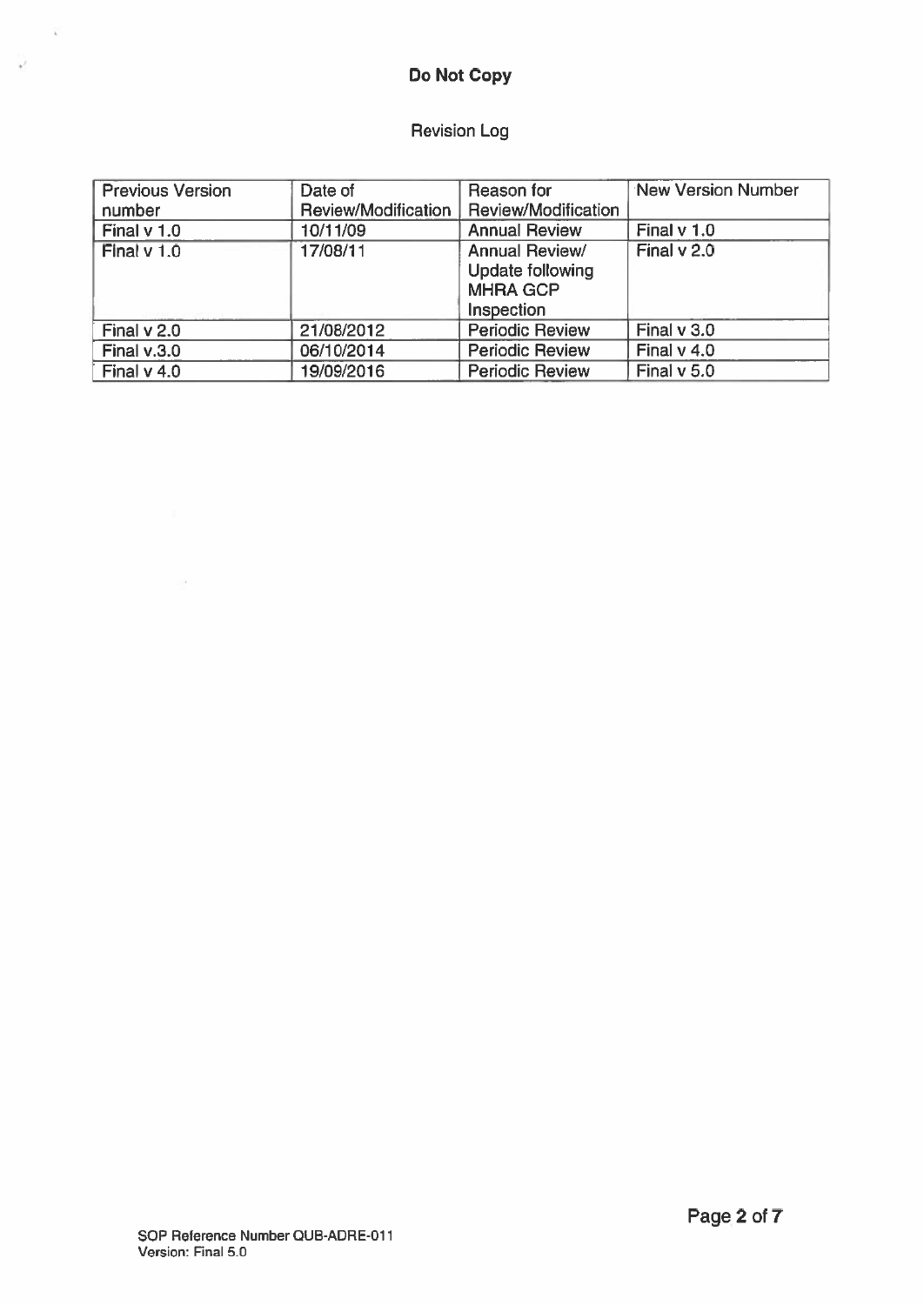#### $1<sub>1</sub>$ Purpose

This Standard Operating Procedure (SOP) describes the procedure to be followed when amendments are made to <sup>a</sup> study protocol that has previously received <sup>a</sup> favourable ethical opinion, or been authorised by the Medicines and Healthcare products Regulatory Authority (MHRA).

The primary focus of this SOP is for clinical trials of Investigational Medicinal Products (IMP).

#### 2. introduction

2.1 An amendment is any deviation from, or change(s) to the study protocol or other essential documentation during the life of the study. An amendment can be either minor or substantial in nature.

A minor amendment is one that has no significant implications for <sup>a</sup> research participant, or alters the managemen<sup>t</sup> or conduct of the study. Examples of minor amendments include:

Correcting typing errors, minor clarifications of essential documents, changes to the research team (other than the Chief Investigator, or in the case of <sup>a</sup> multi-centred trial <sup>a</sup> Principal Investigator), changes in funding arrangements, changes in the documents used by the research team to record study data, changes in the logistical arrangements for storing or transporting samples, extensions of the IMP-Trial's study period, or the inclusion of new sites in site specific assessment (SSA) exemp<sup>t</sup> studies.

A substantial amendment is an amendment to the protocol or other supporting documentation, where they are likely to have <sup>a</sup> significant impact on one or more of the following:

- The safety or physical or mental integrity of participants of the study;
- The scientific value of the trial;
- The conduct or managemen<sup>t</sup> of the trial;
- The quality or safety of any investigational medicinal product used in the trial.
- 2.2 Examples of substantial amendments, as outlined in the Department of Health and Medical Research Council Clinical Trials Toolkit include:

#### 2.2.1 Amendments related to the protocol:

- $\bullet$ Purpose of trial;
- •Design of trial;
- •Informed consent;
- •Recruitment procedure;
- •Measures of efficacy;
- •Schedule of samples;
- •Addition or deletion of tests or measures;
- •Number of participants;
- •Age range of participants;
- •Inclusion criteria;
- •Exclusion criteria;
- •Safety monitoring;
- •Duration of exposure to the investigational medicinal product(s);
- Change of dose of the investigational medicinal product(s);
- •Change of comparator;
- Statistical analysis.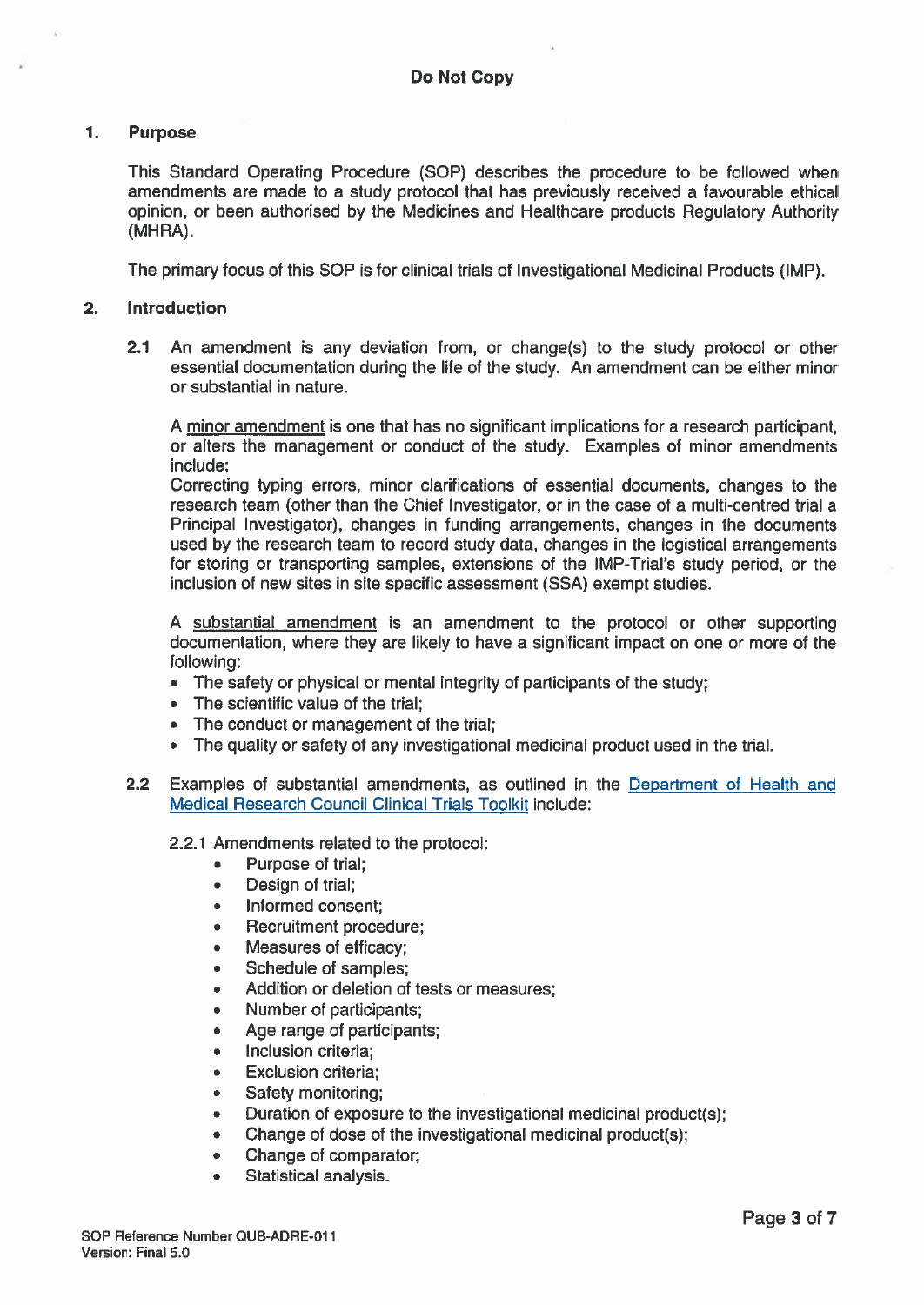2.2.2 Amendments related to the trial arrangements:

- • Change of the principal investigator or addition of new ones (NB this means the lead investigator in each centre);
- •Change of the coordinating investigator;
- •Change of the trial site or addition of new sites\*;
- •Change of sponsor or legal representative;
- •Change of the CRC assigned significant tasks;
- •Change of the definition of the end of the trial.

Addition of <sup>a</sup> new site for UK trials only, does not have to be sent to the MHRA.

#### 2.2.3 Amendments related to the IMP:

For example:

- $\bullet$ Addition to stability data/change of expiry date;
- •Change of formulation;
- •Additional toxicology data;
- •Change to route of synthesis.

2.2.4 Changes to investigational medicinal product quality data concerning:

- •Change of name or code of IMPs;
- •Immediate packaging material;
- •Manufacturer(s) of active substance;
- •Manufacturing process of the active substance;
- •Specifications of active substance;
- •Manufacture of the medicinal product;
- •Specification of the medicinal product;
- •Specification of excipients where these may affect product performance;
- •Shelf-life including after first opening and reconstitution;
- •Major change to the formulation;
- •Storage conditions;
- •Test procedures of active substance;
- •Test procedures of the medicinal product;
- •Test procedures of non-pharmacopoeia excipients.

It is <sup>a</sup> legal requirement for trials involving IMPs to comply with the procedures specified in this SOP.

#### 3. Scope

This SOP applies to all studies for which the University is acting as Sponsor.

#### 4. Responsibilities

#### 4.1 Chief Investigator

It is the legal responsibility of the Sponsor to determine if an amendment is substantial or not. It becomes the responsibility of the CI to ensure that the appropriate organisations and regulatory bodies are advised of amendments, once approval has been given from the Sponsor(s).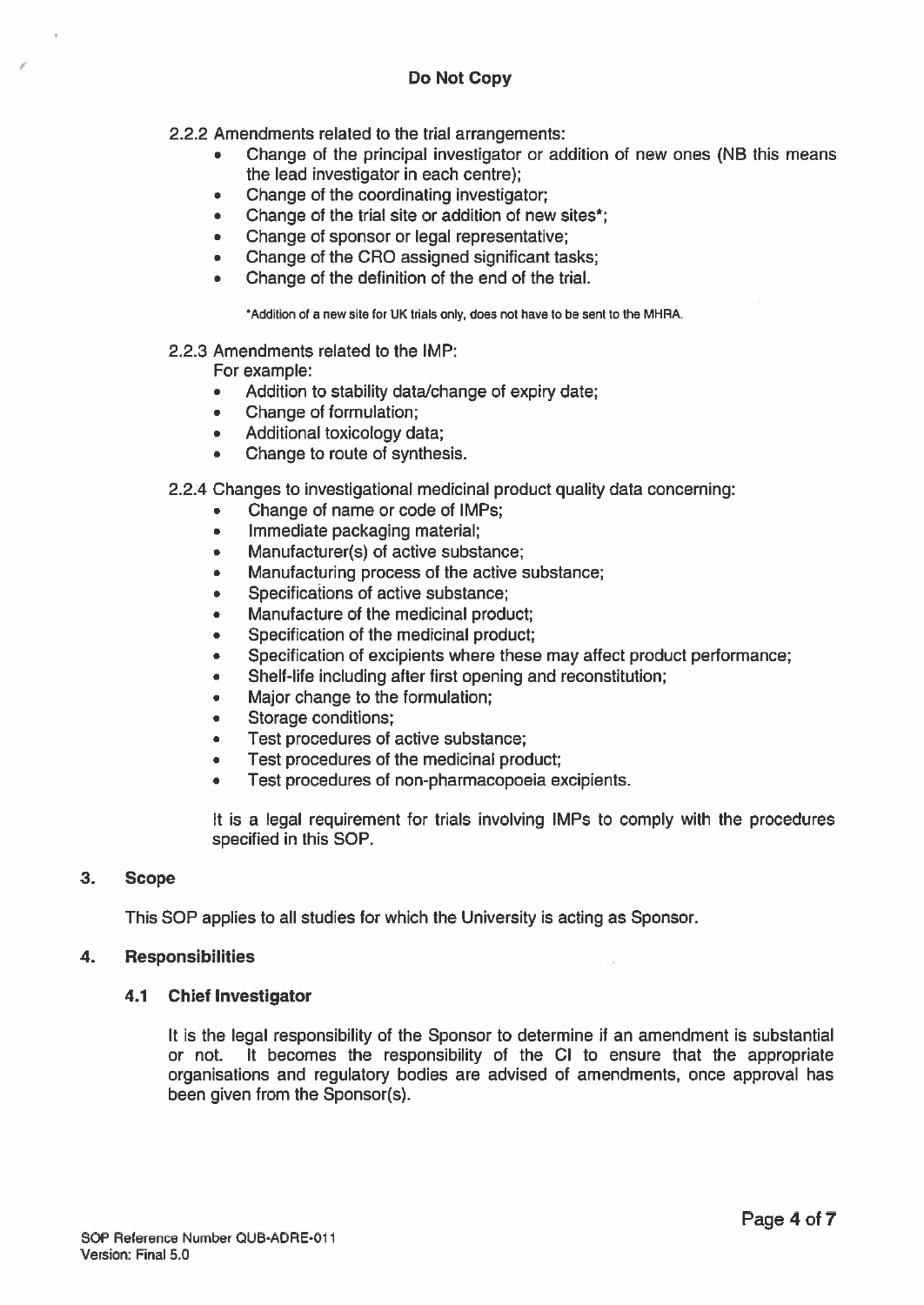#### 5. Procedure

#### 5.1 Reporting Substantial Amendments in Clinical Trials of Investigational Medicinal **Products**

All substantial amendments need to be considered by, the main Research Ethics Committee that originally approved the study, the University and the Health Trusts, if appropriate. The REC needs to approve all substantial amendments. For changes to participant information sheet(s) and consent form(s) only it is advisable to apply first to the REC and then inform the MHRA, rather than submitting parallel notifications.

The Notification of an Amendment Form must be used to notify the MHRA and main REC. Using the Integrated Research Application System (IRAS) <sup>a</sup> notice of substantial amendment form can be created www.myresearchproject.co.uk. Ensure that this form is completed using plain language and comprehensible to <sup>a</sup> lay person.

An updated Clinical Trial Application form should be submitted if there are changes to the information originally submitted to the MHRA.

#### 5.1.1 Format and content of notification

The notification of <sup>a</sup> substantial amendment should include the following information:

- •Covering letter, including reason for qualification as <sup>a</sup> substantial amendment.
- • Application form: that contains:
	- (i) Identification of Clinical Trial (title, EudraCT number, sponsor's protocol code number);
	- $(ii)$  Identification of applicant:
	- (iii) Identification of the amendment (sponsor's amendment number and date). One amendment could refer to several changes in the protocol or scientific supporting documents;
	- (iv) A description of the amendment and the reason for it.
- • An extract of the modified documents showing previous and new wording, where applicable.
- • The new version of modified documents where the changes are so widespread and/or substantial that they justify <sup>a</sup> new version, identified with updated number of version and date.
- • Supporting information including, where applicable:
	- (i) Summaries of data;
	- (ii) An updated overall risk benefit assessment;
	- (iii) Possible consequences for subjects already included in the trial;
	- (iv) Possible consequences for the evaluation of the results.
- • Where applicable, if <sup>a</sup> substantial amendment changes the core data or the full application form data set (according to national requirements) in the XML file (computer file) accompanying the initial application for the trial, the sponsor should submit <sup>a</sup> revised copy of the XML file with the Notification of Amendment, incorporating amended data. The application for substantial amendment should identify the fields to be changed, by attaching <sup>a</sup> print out of the revised form showing the amended fields highlighted.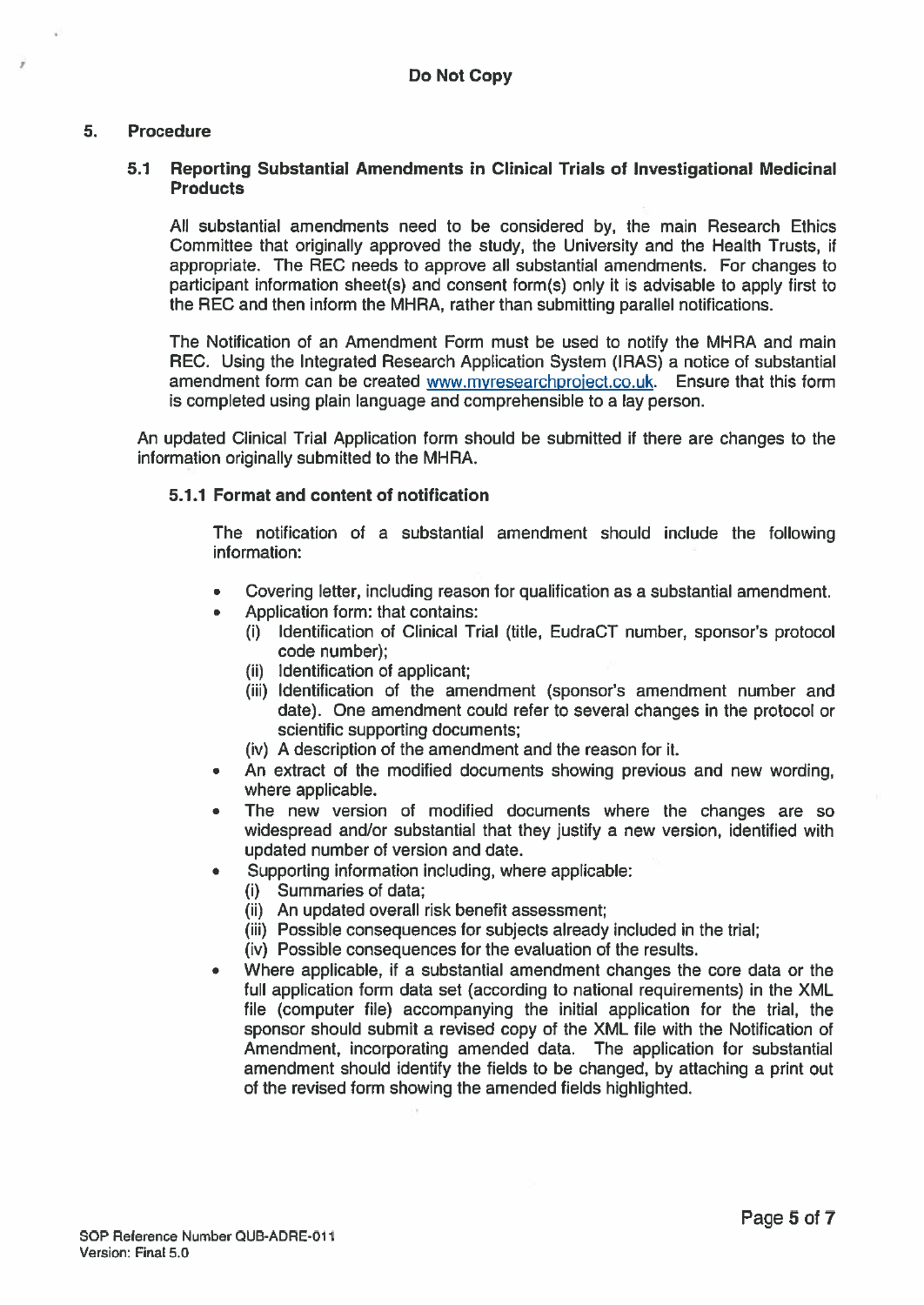#### 5.1.2 Notification to Competent Authority

The MHRA will review the amendment and should issue an opinion within <sup>a</sup> maximum of 35 working days from receipt of <sup>a</sup> valid submission.

Following assessment the applicant will be notified of:

- Acceptance of the amendment
- Acceptance of the amendment subject to conditions
- Grounds for non-acceptance of the amendment

Only when the amendment has been accepted, without conditions, can it be implemented.

Where the study involves international sites the substantial amendment should also be submitted to and approved by the relevant competent authority and national ethics committee in each country before the amendment can be implemented in that country.

#### Notification to Research Ethics Committee

The REC which approved the clinical trial must consider the substantial amendment, normally within 35 working days of receipt of <sup>a</sup> valid submission. Any amendment cannot be implemented until it has received <sup>a</sup> favourable ethical opinion.

#### Notification to NHS Organisations

For multi-site trials, the process for review of amendments by NHS R&D offices involves the categorisation of amendments into Category A, B or C and also <sup>a</sup> 35 working day default approval of amendments for NHS organisations.

For single site studies within Northern Ireland, the normal local Trust arrangements for notification, consideration and approval of substantial amendments apply.

#### 5.2 Minor amendments

Minor amendments do not have to be approved by the MHRA or UK REC. However, they should be recorded and if appropriate included in the next update of the Investigators Brochure. They should also be available on reques<sup>t</sup> for inspection at the trial site and/or sponsors premises as appropriate.

For all studies, it is best practice to notify the REC of any minor amendments. It is however necessary to submit all minor amendments for NHS approval.

#### 5.3 Urgent Safety Measures Amendments

Urgent safety measures must be taken in order to protect research participants against any immediate hazard to their health or safety. The protocol should identify who is responsible for taking urgen<sup>t</sup> safety measures, which in many studies will be the Cl.

Safety measures, such as halting the trial, may be taken without prior authorisation from the MHRA, REC. However, the Cl must telephone the MHRA and REC and follow it up with <sup>a</sup> written repor<sup>t</sup> within three days.